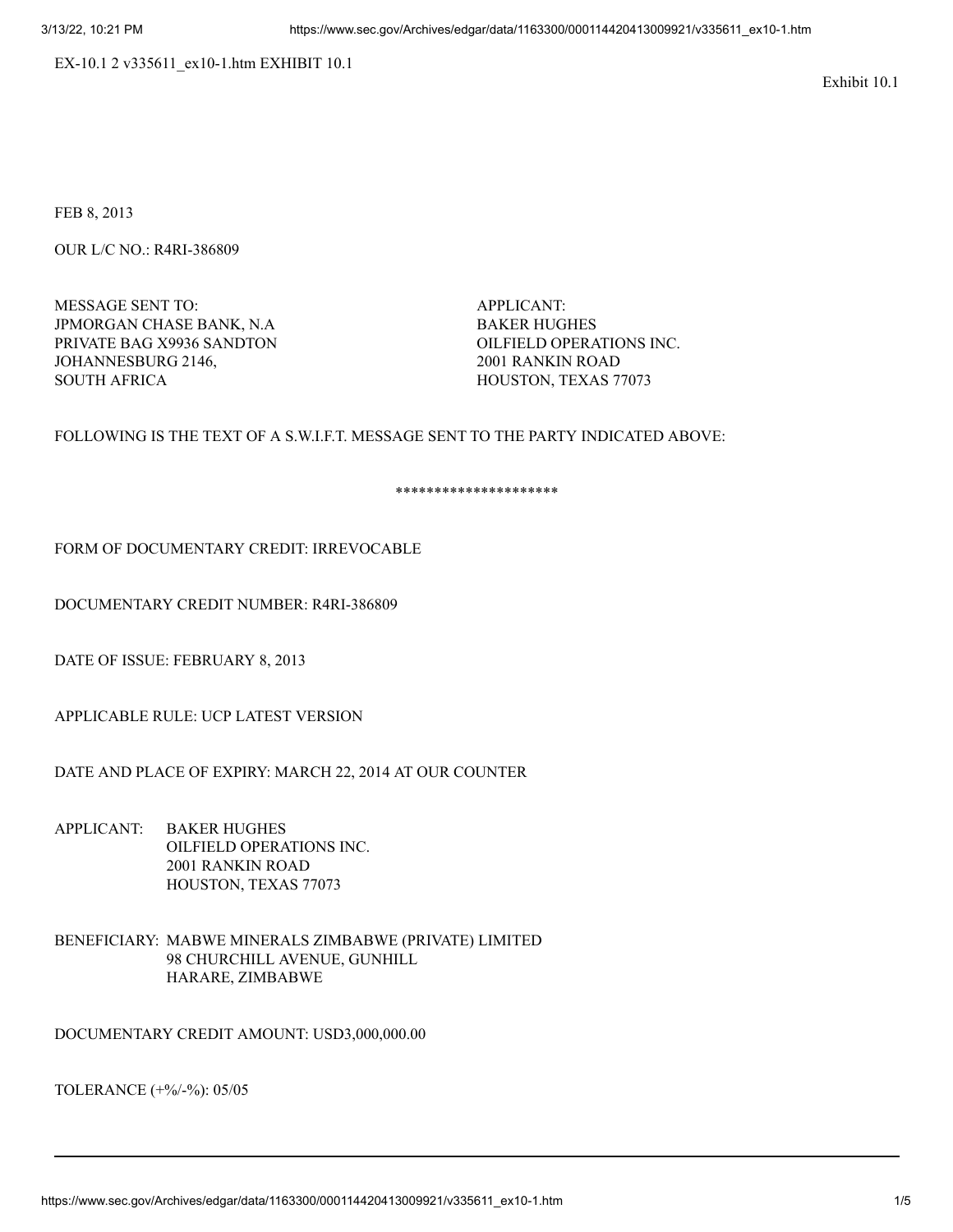## AVAILABLE WITH: JPMORGAN CHASE BANK, N.A. BY PAYMENT

DRAFTS AT: AT SIGHT

DRAWEE: JPMORGAN CHASE BANK, N.A.

TRANSHIPMENT: ALLOWED

PORT OF LOADING: BEIRA, MOZAMBIQUE

PORT OF DISCHARGE: ANY USA GULF PORT

DESCRIPTION OF GOODS: CRUDE BARITE ORE IN LUMP FORM AT XXXX PER METRIC TON

SHIPMENT TO BE EFFECTED IN THREE LOTS OF XXXX MTS (+/-5PCT) EACH, NON CUMULATIVE: FIRST LOT TO BE SHIPPED BETWEEN JUNE 1, 2013 AND AUGUST 31, 2013. SECOND LOT TO BE SHIPPED BETWEEN SEPTEMBER 1, 2013 AND NOVEMBER 30, 2013 THIRD LOT TO BE SHIPPED BETWEEN DECEMBER 1, 2013 AND MARCH 1, 2014

SHIPMENT TERM: FOB BEIRA, MOZAMBIQUE

DOCUMENTS REQUIRED:

+COMMERCIAL INVOICE IN 5 ORIGINALS AND 4 COPIES

+PACKING LIST IN 5 ORIGINALS AND 3 COPIES

+CERTIFICATE OF ORIGIN IN 2 ORIGINALS AND 2 COPIES

+THIRD PARTY PRE-SHIPMENT INSPECTION CERTIFICATE, NOTED AS 'RECEIVED AND APPROVED' BY A PURPORTED OFFICER OF BAKER HUGHES IN 2 ORIGINALS AND 2 COPIES TO INCLUDE CERTIFICATE OF QUALITY AND CERTIFICATE OF QUANTITY EVIDENCING SHIPMENT OF GOODS IS IN COMPLIANCE WITH BELOW SPECIFICATIONS

A.LUMP SIZE: MINIMUM 100 PERCENT PASSING AS THROUGH AN 8'' RING B.SPECIFIC GRAVITY: 4.22 MINIMUM (PER API SPEC. 13A, SECTION 7) C.EXTRACTABLE CARBONATES: 3,000 MG/L MAXIMUM (PER BHI SPEC. 30012, 30012.6) D.EXTRACTABLE SULFIDES: 50 MG/L MAXIMUM (PER BHI SPEC. 30012, 30012.7) E.MERCURY: 1 MG/KG MAXIMUM (PER EPA METHOD 7471A) F.CADMIUM: 3 PPM MAXIMUM (PER EPA METHOD 6010B) G.ARSENIC: 40 MG/KG MAXIMUM (PER EPA METHOD 6010B) H.LEAD: 1,000 MG/KG MAXIMUM (PER EPA METHOD 6010B) I.SOLUBLE ALKALINE EARTH METALS (CA++): 250 MG/KG MAXIMUM (PER API SPEC. 13A, SEC. 7) J.MOISTURE LESS THAN 1 PERCENT (PER API SPEC. 13A, SEC. 7)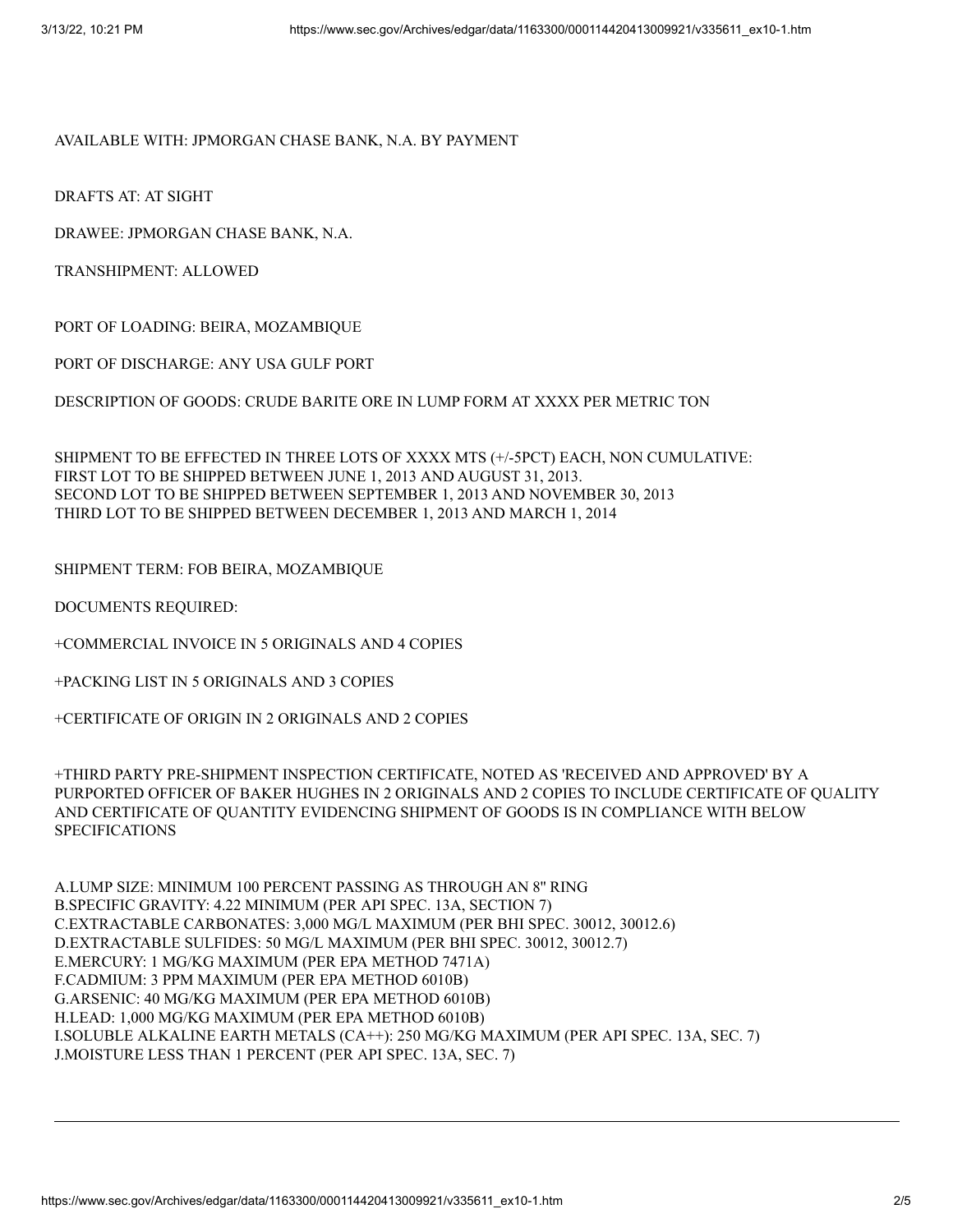+BENEFICIARY CERTIFICATE IN ONE ORIGINAL AND ONE COPY STATING THAT 2/3 SET OF ORIGINAL MARINE/OCEAN BILL OF LADING PLUS 1 PHOTOCOPY OF THE ORIGINAL COVERING A PORT TO PORT SHIPMENT CONSIGNED TO THE ORDER OF BAKER HUGHES

OILFIELD OPERATIONS INC 2001 RANKIN ROAD HOUSTON, TEXAS 77073 MARKED NOTIFY :BAKER HUGHES OILFIELD OPERATIONS INC 2001 RANKIN ROAD HOUSTON, TEXAS 77073

INDICATING THE NAME OF THE CARRIER, AND INDICATING THE GOODS HAVE BEEN LOADED ON BOARD OR SHIPPED ON A NAMED VESSEL AND MARKED FREIGHT PAYABLE AS PER CHARTER PARTY, AND COMMERCIAL INVOICE IN TWO ORIGINALS, PACKING LIST IN TWO ORIGINALS, CERTIFICATE OF ORIGIN IN TWO ORIGINALS, AND THIRD PARTY INSPECTION CERTIFICATE IN TWO ORIGINALS INCLUDING CERTIFICATE OF QUANTITY AND QUALITY HAVE BEEN SENT VIA OVERNIGHT COURIER WITHIN 48 HOURS AFTER SHIPMENT TO BAKER HUGHES OILFIELD OPERATIONS INC., 2001 RANKIN ROAD HOUSTON, TEXAS 77073 ATTN: STEVE XXXXX, PHONE: XXX-XXX-XXXX

+1/3 SET OF ORIGINAL MARINE/OCEAN BILL OF LADING PLUS 1 PHOTOCOPY OF THE ORIGINAL COVERING A PORT TO PORT SHIPMENT CONSIGNED TO THE ORDER OF BAKER HUGHES OILFIELD OPERATIONS INC. 2001 RANKIN ROAD HOUSTON, TEXAS 77073

MARKED NOTIFY :BAKER HUGHES OILFIELD OPERATIONS INC. 2001 RANKIN ROAD HOUSTON, TEXAS 77073

INDICATING THE NAME OF THE CARRIER, AND INDICATING THE GOODS HAVE BEEN LOADED ON BOARD OR SHIPPED ON A NAMED VESSEL AND MARKED FREIGHT PAYABLE AS PER CHARTER PARTY.

ADDITIONAL CONDITIONS: CHARTER PARTY BILL OF LADING ACCEPTABLE.

THIS CREDIT IS TO BE NON-CUMULATIVE REVOLVING FOR THREE TIMES WITH DRAWINGS NOT TO EXCEED THE MAXIMUM AMOUNT OF USDXXXXX +/- 5 PCT EACH LOT. THE AMOUNT AVAILABLE FOR DRAWING SHALL BE REINSTATED TO MAXIMUM OF USDA +/- 5 PCT EACH LOT AFTER DRAWING HAS BEEN SUCCESSFULLY PAID IN ACCORDANCE WITH SHIPMENT SCHEDULE. (ANY UNUTILIZED BALANCE CANNOT BE ADDED TO EACH FRESH REINSTATED AMOUNT).

ICC PUBLICATION UCP 600 ARTICLE 32 DOES NOT APPLY. IF A SHIPMENT IS NOT EFFECTED IN ACCORDANCE WITH THE SPECIFIED SCHEDULE, THE LC CEASES TO BE AVAILABLE FOR THAT SHIPMENT ONLY.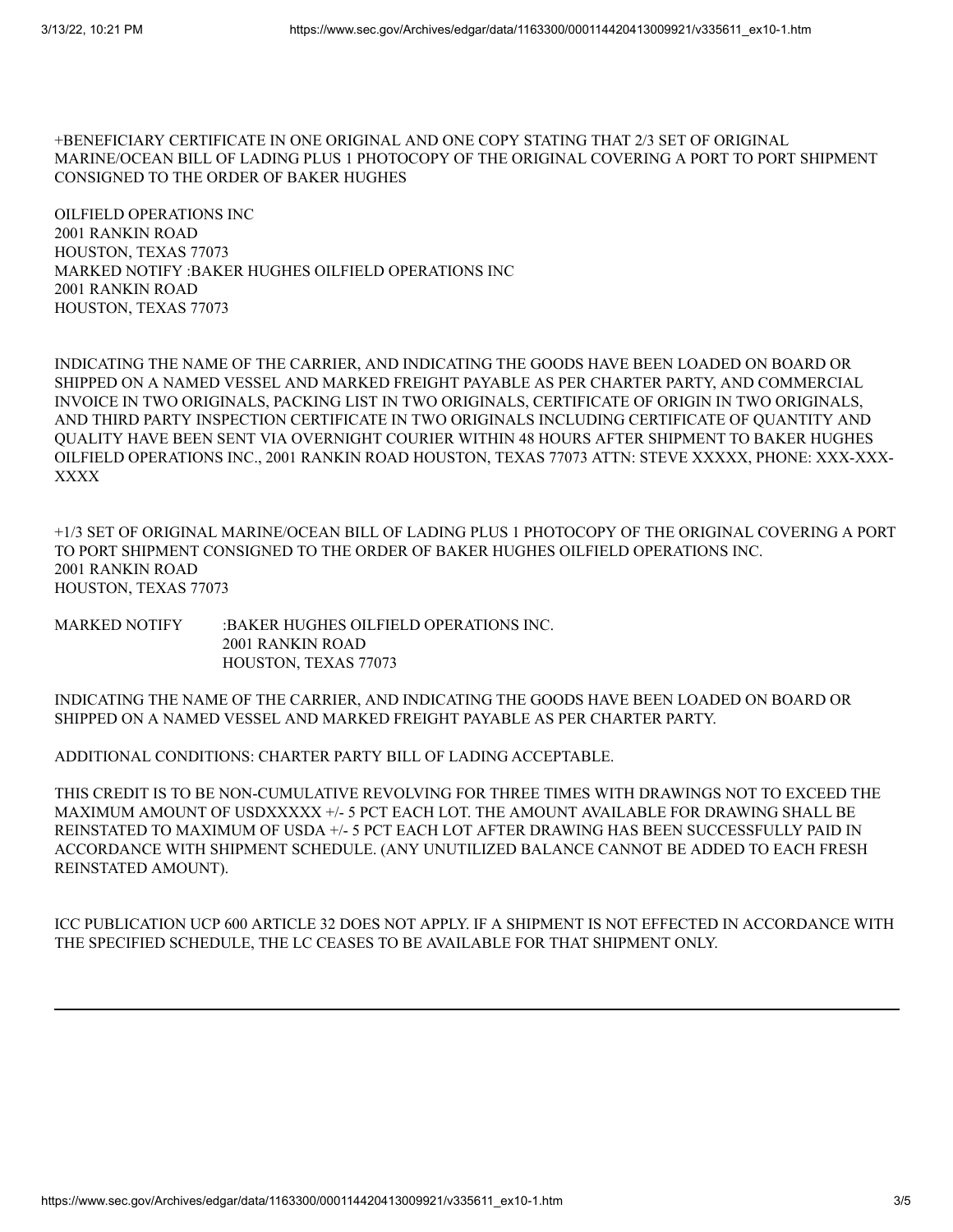SHIPPING DOCUMENTS INDICATING COMMINGLING OF PRODUCTS ARE UNACCEPTABLE

INSURANCE TO BE EFFECTED BY BUYER

## SPECIAL NOTE TO BENEFICIARY:

WE DRAW YOUR ATTENTION OF THE FACT THAT THIS LETTER OF CREDIT REQUIRES A DOCUMENT THAT NEEDS TO BE SUPPLIED BY THE APPLICANT. JPMORGAN CHASE BANK, N.A. AND/OR ITS SUBSIDIARIES AND/OR ITS AFFILIATES, ASSUMES NO RESPONSIBILITY FOR: I)THE APPLICANT'S WITHHOLDING OF SUCH DOCUMENT, II) ANY REQUIRED SIGNATURE THEREON, III) ANY WAIVER OF SUCH REQUIREMENT, AND/OR IV) ANY RESULTING NON PAYMENT OF AN OTHERWISE CREDIT CONFORMING PRESENTATION OF DOCUMENTS HEREUNDER. ALL DOCUMENTS MUST BE PRESENTED IN ENGLISH.

ALL BANKING CHARGES OTHER THAN THOSE OF THE ISSUING BANK ARE FOR THE ACCOUNT OF THE BENEFICIARY.

ANY FEES ASSOCIATED WITH ADVISE OF REFUSAL, PAYMENT REFUSAL/REJECTION AND/OR PAYMENT WILL BE DEDUCTED FROM THE PROCEEDS. THIS STATEMENT IS NOT TO BE CONSTRUED TO MEAN THAT DOCUMENTS WITH DISCREPANCIES WILL BE HONORED BY US. IN THE EVENT OF OUR PAYMENT DESPITE DISCREPANCY(IES), IT MUST NOT BE CONSTRUED AS WAIVER OF SIMILAR DISCREPANCY(IES) ON FUTURE DRAWINGS.

DOCUMENTS MUST BE SENT TO US IN ONE LOT VIA COURIER.

UPON RECEIPT OF DOCUMENTS IN COMPLIANCE WITH THE TERMS OF THE LETTER OF CREDIT WE WILL REMIT PROCEEDS WHEN DUE AS INSTRUCTED.

THIS CREDIT IS SUBJECT TO THE UNIFORM CUSTOMS AND PRACTICE FOR DOCUMENTARY CREDITS, INTERNATIONAL CHAMBER OF COMMERCE PUBLICATION 600.

IN THE EVENT A NOMINATED BANK HAS FORWARDED DOCUMENTS TO US AND SUCH DOCUMENTS ARE LOST IN TRANSIT AS STATED IN UCP 600 ARTICLE 35, WE RESERVE THE RIGHT TO DELAY HONOUR OF THE PRESENTATION UNTIL OUR RECEIPT OF PHOTOCOPIES (FRONT AND BACK) OF ALL REQUIRED DOCUMENTS SHOWING SIGNATURES AS ORIGINALLY REQUIRED UNDER THE LETTER OF CREDIT, OR UNTIL RECEIPT OF SIGNED DUPLICATE ORIGINALS PLUS COPIES OF DOCUMENTS, ARE EXAMINED AND FOUND TO BE IN COMPLIANCE WITH THE LETTER OF CREDIT TERMS AND CONDITIONS.

THE ORIGINAL LETTER OF CREDIT IS TO BE DELIVERED BY COURIER TO: MABWE MINERALS ZIMBABWE (PVT.) LTD. ATTN: DEAN HARRISON 4 XXXX ROAD, BALLANTYNE PARK HARARE, ZIMBABWE MOBILE: XXXX LAND: XXXX SKYPE: XXXXXXx E-MAIL: XXXXXx